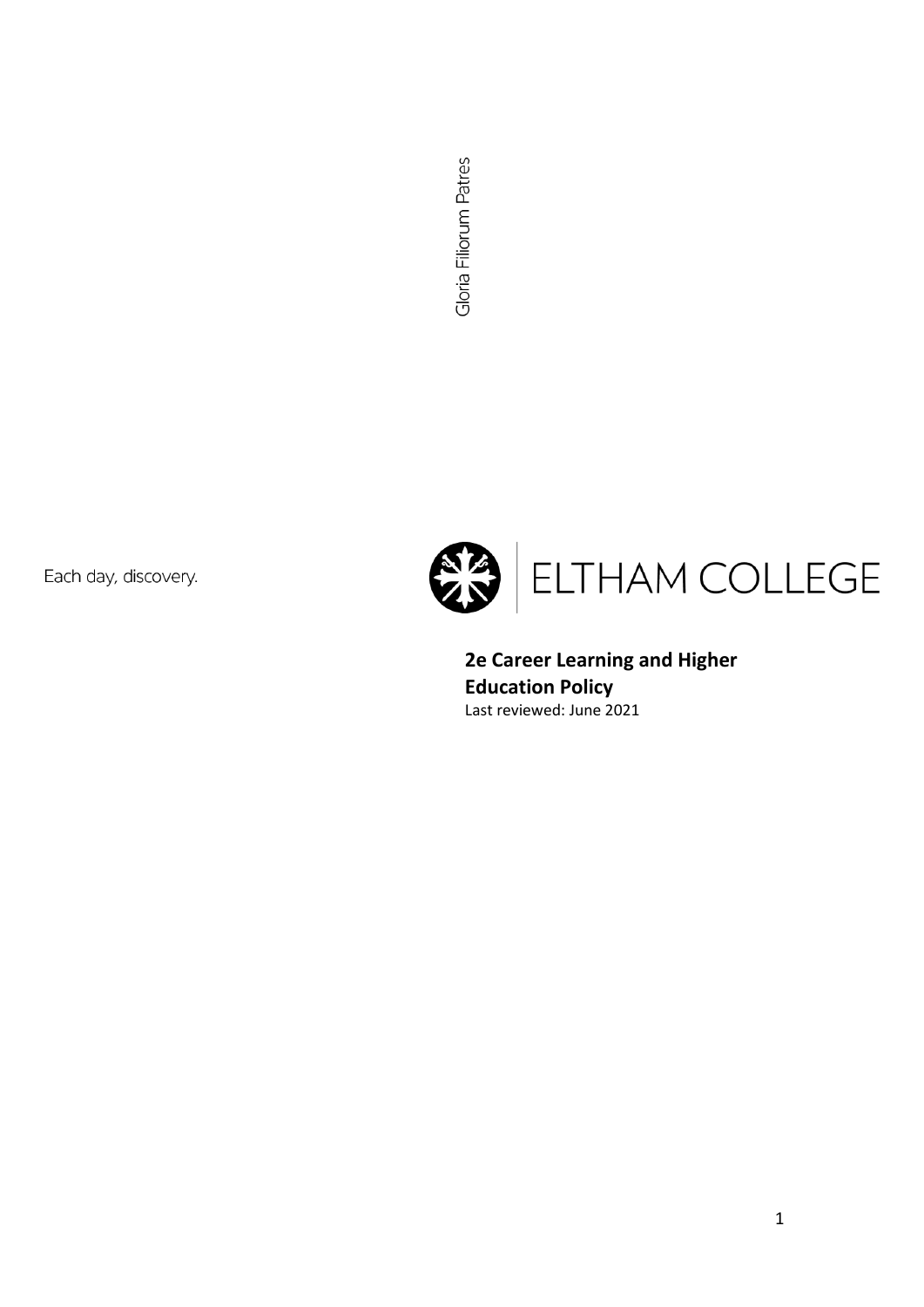#### **Version Control Information**

| <b>Reason for</b><br>amendment | <b>Name</b>    | Date                       | <b>Main changes</b>                                                                            |
|--------------------------------|----------------|----------------------------|------------------------------------------------------------------------------------------------|
| <b>Annual Review</b>           | Louise Badelow | 7 <sup>th</sup> July 2020  | Aligning policy with<br><b>Gatsby Benchmarks</b><br>and reflecting<br>changes in<br>provision. |
| <b>Annual Review</b>           | Louise Badelow | 28 <sup>th</sup> June 2021 | Reference to<br>"Beyond Eltham<br>College" event for<br>Year 11                                |
|                                |                |                            |                                                                                                |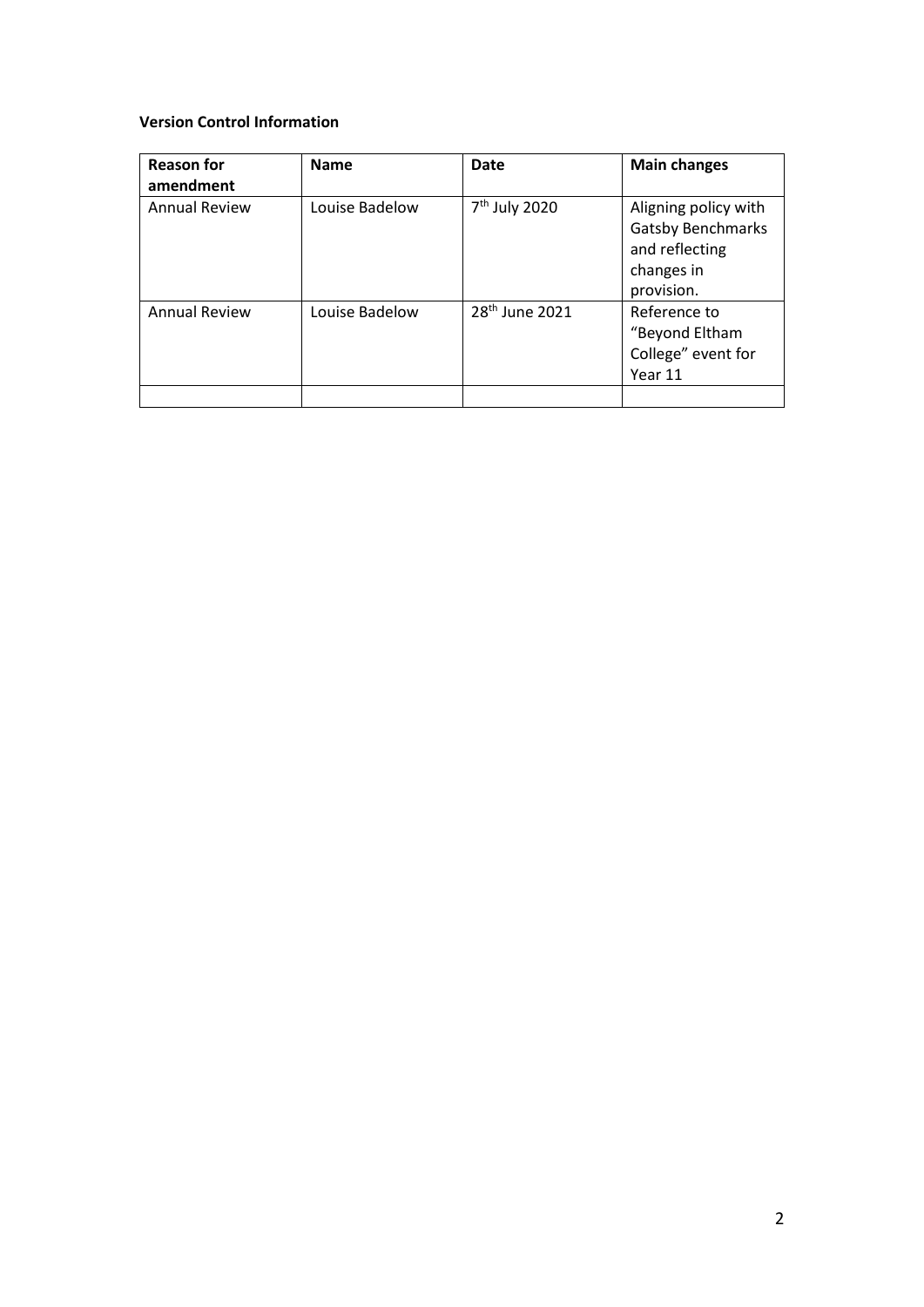# **1. General Statement**

This policy has been adopted as a mark of the importance that the school places on Career Learning and the preparedness of our students for their lives beyond Eltham College. It recognises that in a world of rapidly changing Higher Education and employment opportunities, students should have access to a coherent programme of activities that inform, inspire and motivate, helping them to understand themselves, and where different education and training choices could take them in the future.

#### **2. Aim**

Through a coherent programme of Career Learning that adopts the eight Gatsby Benchmarks for good practice in schools, every student is encouraged to explore the possibilities for their future education and employment and to set high but realistic targets for their future.

## **3. Monitoring and Review**

The policy will be continually monitored by formal and informal feedback from students, staff, parents or outside agencies and may be reviewed or updated at any time. A further monitoring process will involve the statistical analysis of the post-18 destinations of our students.

# **4. Headmaster, Head of Careers (LOB), Head of Sixth Form (SGM) and Head of Middle School (LSW)**

It is the responsibility of the Headmaster, LOB, SGM and LSW to establish a framework for a stable Career Learning and Higher Education Programme and to ensure it is effectively delivered and reviewed. They will:

- Embed Career Learning and Higher Education guidance within the school curriculum, ensuring that it meets the needs of each student
- Ensure that adequate time is devoted to the delivery of the Career Learning Programme and HE guidance
- Allow students to learn from career and labour market information and make links between the curriculum and careers
- Offer advice that is timely, impartial and up to date
- Provide access to independent personal careers guidance
- **•** Promote encounters with employers and employees and facilitate meaningful experiences in the workplace
- Facilitate regular encounters with further and higher education providers, e.g. universities and those promoting apprenticeship opportunities
- Monitor and assess the quality and impact of the Career Learning and Higher Education provision, utilising the Gatsby Benchmarks to do so
- Review the implementation and effectiveness of this policy and propose changes where necessary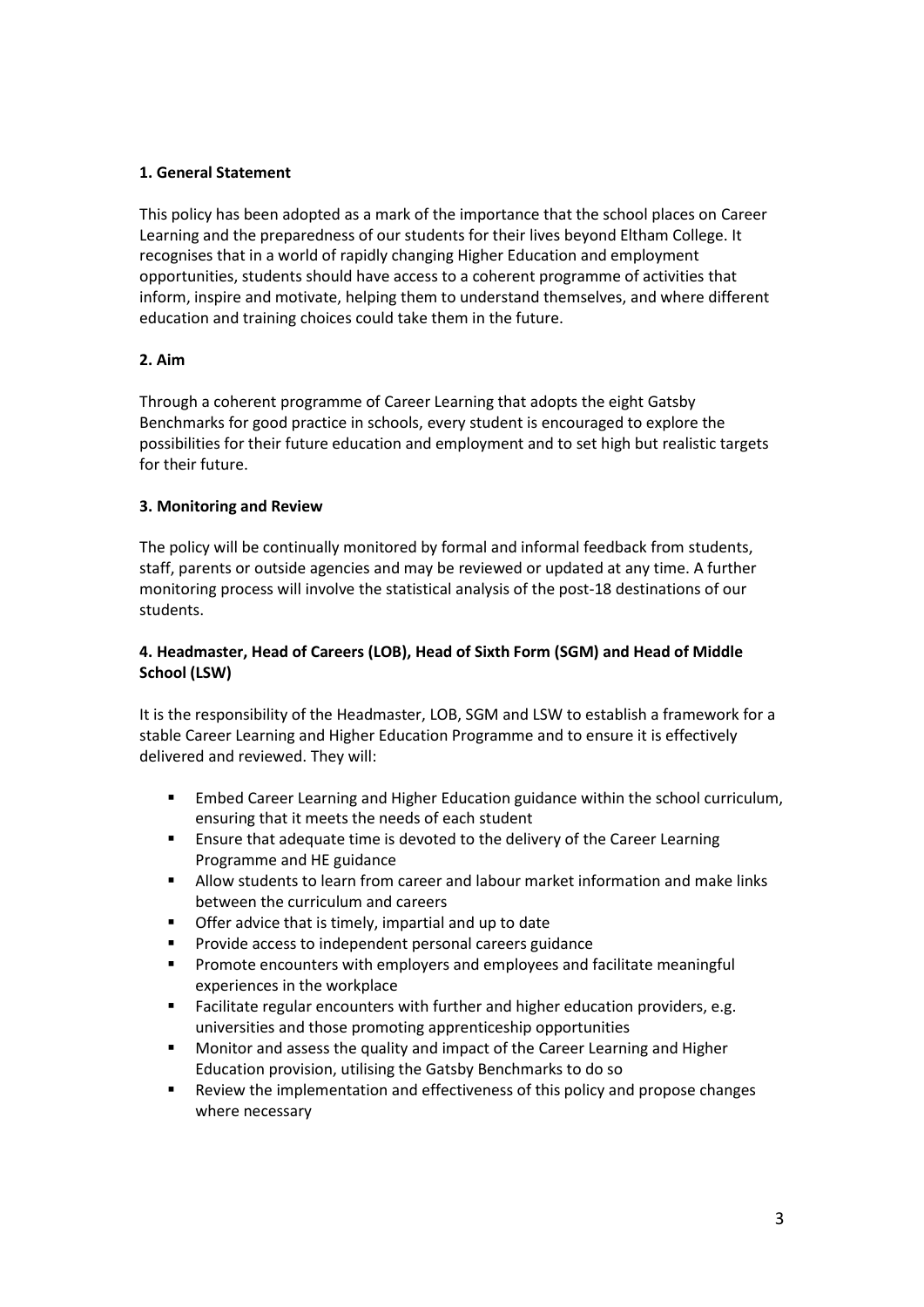## **5. Heads of Department**

Heads of Department should support the Headmaster, LOB, SGM, and LSW in the delivery of the Career Learning and Higher Education Programme and should in particular:

- Remain up to date with developments in their subject areas in so far as it affects Higher and Further Education options and future career pathways
- Help students make links between their subject areas and the world of work
- Be impartial and student-centred in the advice and guidance they offer, signposting young people to additional sources of further information, rather than seeking to offer a definitive and/or prescriptive response. Our aim is that students should build their own knowledge about their future options
- **E** Ensure the framework for our Career Learning and Higher Education Programme is understood by the department and acted upon to support our students at all stages of their career journey
- In conjunction with subject teachers, ensure that all students can realistically assess their abilities and set high but attainable targets for Higher Education and employment

# **6. Tutors**

Tutors should engage in regular discussions, both formal and informal, with their tutees that support the school's overall policy and programme of Career Learning and Higher Education. Specifically, they should:

- Be aware of the framework for the Career Learning and Higher Education Programme and help support its implementation, recognising Tutors have a unique role to play in the personal development of their tutees
- Encourage tutees to engage with the resources provided, e.g. Morrisby, Unifrog etc. and actively engage with them to help build their portfolio of activities and interventions, as well as reflect on the skills and competencies acquired
- Promote good work habits and high academic aspirations so that future goals are ambitious but achievable
- Encourage tutees to regularly consider their future pathway and ensure they are on track to fulfil their ambitions
- Be impartial and student-centred in the advice and guidance they offer, signposting young people to additional sources of further information, rather than seeking to offer a definitive and/or prescriptive response. Our aim is that students should build their own knowledge about their future options
- Oversee and support the day-to-day processes associated with key aspects of the Career Learning and Higher Education Programme, including (but not limited to) Morrisby psychometric assessments, guidance interviews, work experience placements, recording interventions in Unifrog, UCAS applications, delivering relevant Career Learning and HE sessions as provided by LOB and SGM
- Provide updates as required on the progress of their tutees with regards to these activities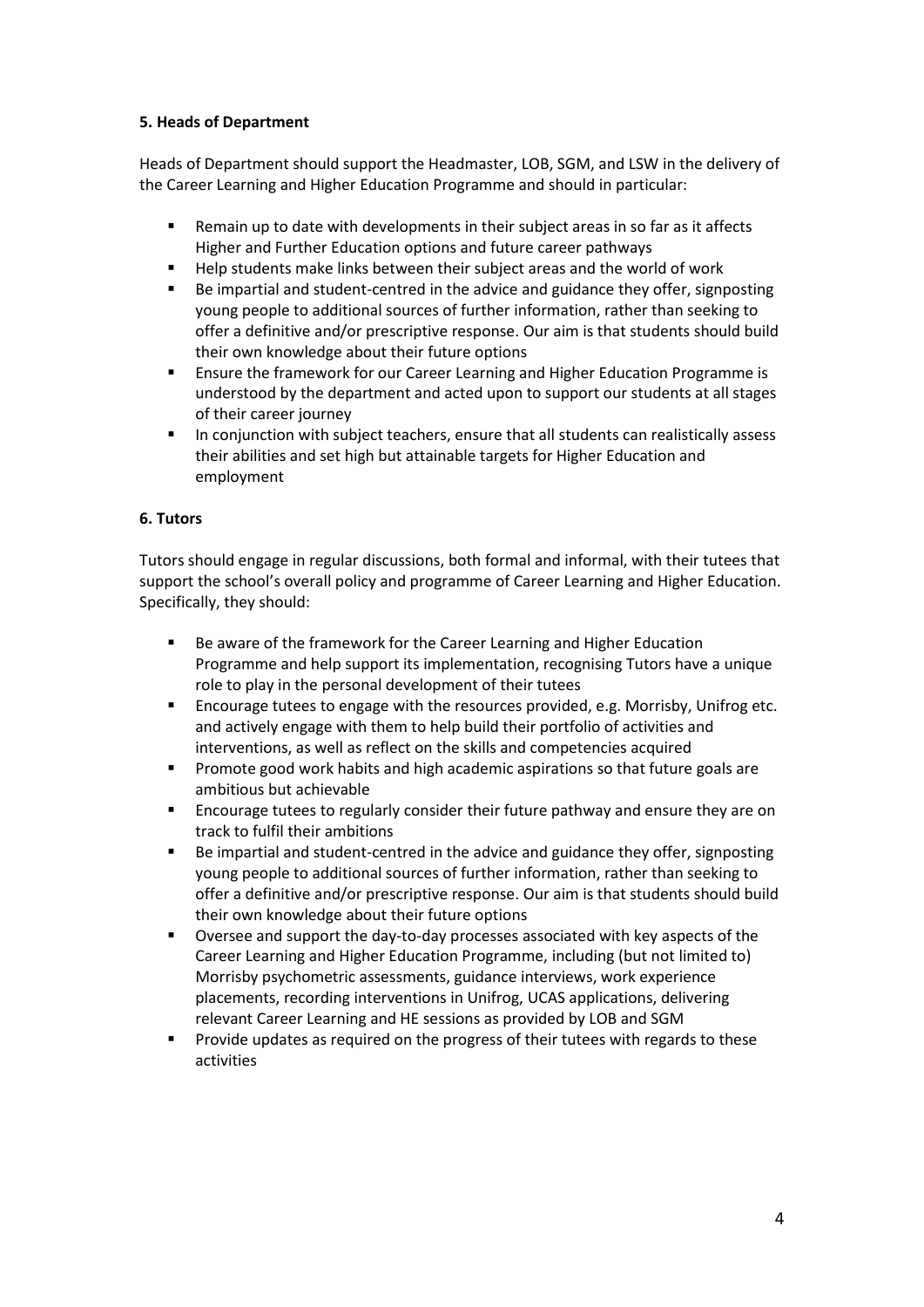# **7. The Career Learning and Higher Education Programme at Eltham College**

- **General** Our innovative Career Learning and Higher Education Programme is designed to help young people learn about themselves, as well as the wide range of opportunities available to them. Our aim is to ensure students are independent thinkers, who can build their own knowledge about careers and make well-informed choices about their future, whatever path they choose. As such, in addition to the cohort specific programme outlined below, we offer a variety of career-related activities throughout the academic year. These sessions include talks from our alumni community who share their career journey with students, as well as themed and/or sector-specific events, such as those relating to Law, Medicine, Languages and International Women's Day. As well as events in school, we actively engage with employers to take advantage of insight days and skills workshops, as well as organise visits to Higher Education Fairs and promote the importance of university visits to Year 11 students and Sixth Form.
- **Years 7-8** The Wellbeing Programme comprises sessions designed to help younger students understand the nature of career and the range of opportunities available, as well as build self-awareness and challenge stereotypes. Additionally, they begin to recognise the importance of "fit", i.e. how abilities and aspirations match ambition and reward.
- **Year 9** By completing the Morrisby Aspirations online questionnaire, students begin their career journey by gaining an insight into where their future interests lie. They also start to build a profile that helps them understand their most suitable career interests, workstyle and work place preferences. Specific career suggestions are aligned with subject choices, supporting GCSE options choices. A decision-making workshop and Sixth Form talk on the topic "*The advice I would give my Year 9 self*" also form part of our options support programme, as does the Options Evening in January, where students can speak to teaching staff as well as the Head of Careers.
- **Year 10** Students complete the full Morrisby Psychometric Assessment, the results of which provide a unique, personalised profile, including their relative strengths across a range of aptitudes such as verbal, numerical, abstract, spatial and mechanical. Their personality type is also defined and then the student's profile is analysed against more than 600 careers, with the closest matches highlighted for further investigation, utilising the extensive resources library available on the Morrisby website.
- **Year 11** Students are registered with Unifrog, providing access to a wide range of resources including information relating to Higher and Further Education, Apprenticeship opportunities, career options and labour market information.

Students benefit from a 30-minute one-to-one Careers Guidance Interview with an independent, impartial, qualified advisor. This is an opportunity to discuss the results of the Morrisby assessment, if they wish, but ultimately it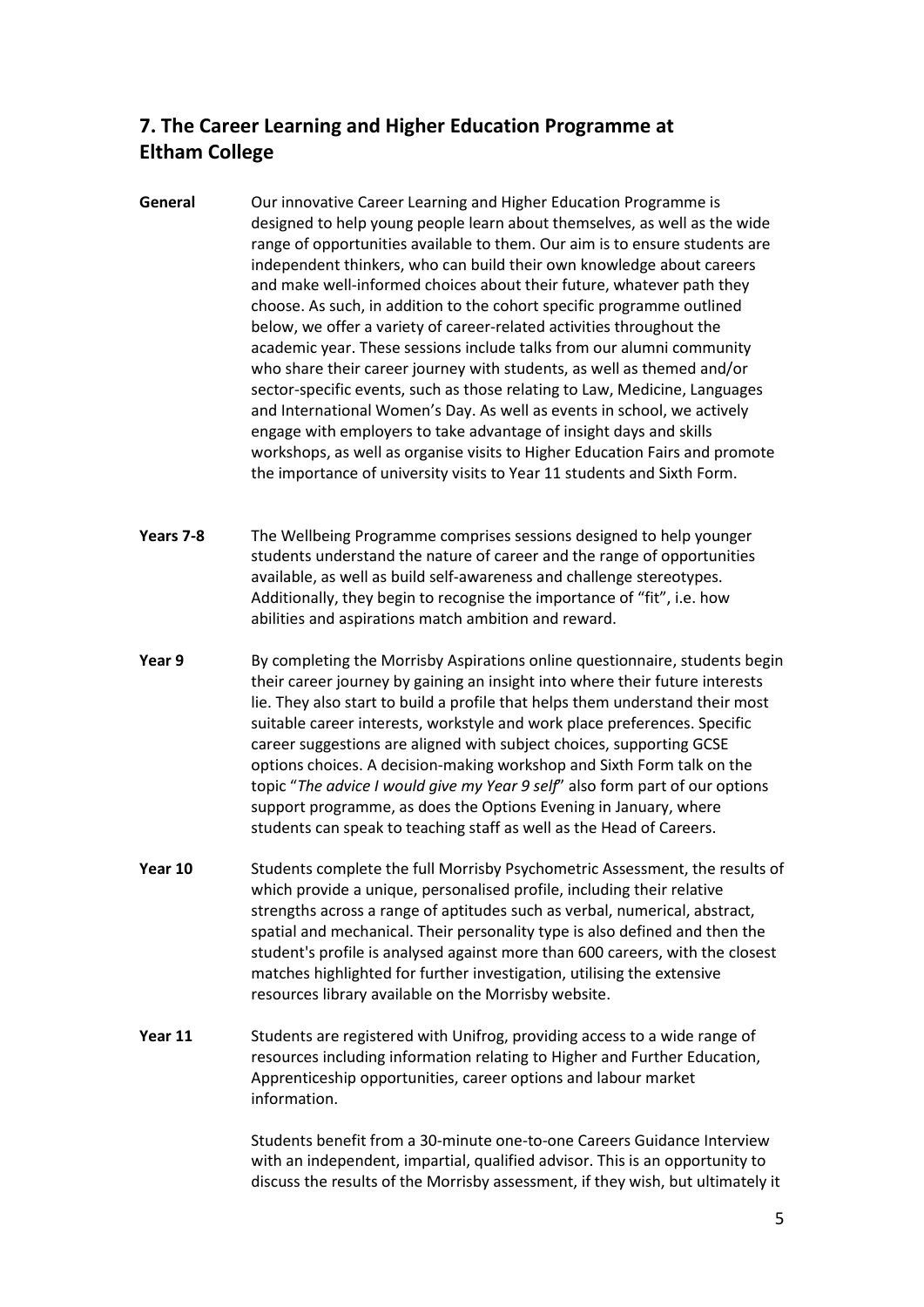is a person-centred intervention whereby the agenda is set by the student. The interview results in a personalised action plan, articulated and agreed by the student, and shared in their Unifrog account.

Career Learning forms part of the Year 11 Wellbeing carousel of time-tabled activities and includes sessions from the Head of Careers and Head of Scholarship, as well as talk from a university and a presentation from an external provider and alumni about apprenticeship programmes.

The Options Evening in November incorporates a presentation on the philosophy of A level options, as well as a carousel of individual subject presentations with accompanying Q&A sessions. This is followed in January by an evening of individual discussions with teaching staff and the Head of Careers.

Upon completion of their GCSEs, all students are encouraged to engage in work experience to help gain an insight into the world of work, as well as build invaluable transferrable skills to support their post-18 applications. We also suggest that Year 11 students engage in university visits during the Summer, and we organise a trip to either the Oxford or Cambridge Open Day for those considering a future Oxbridge application. Students, including incoming Sixth Form, are also invited to participate in a "Beyond Eltham College" workshop, whereby external speakers cover topics such as effective Oxbridge preparation, overseas universities, the importance of work experience and CV writing.

Most of our Year 11 stay on, however for those who leave, impartial information, advice and guidance is available from teaching staff, as well as the Head of Careers.

#### **Lower Sixth**

| September: | External students offered the Morrisby Psychometric<br>Assessment                                                                                                                                       |  |  |  |
|------------|---------------------------------------------------------------------------------------------------------------------------------------------------------------------------------------------------------|--|--|--|
|            | External students registered with Unifrog                                                                                                                                                               |  |  |  |
|            | University talk - Making the Most of Sixth Form                                                                                                                                                         |  |  |  |
|            | Work Experience Programme Launch                                                                                                                                                                        |  |  |  |
|            | Launch and benefits of alumni platform -                                                                                                                                                                |  |  |  |
|            | www.Elthamians.Network, including mentoring                                                                                                                                                             |  |  |  |
|            | opportunities, advice on career and degree options, CV                                                                                                                                                  |  |  |  |
|            | feedback and work experience placements                                                                                                                                                                 |  |  |  |
|            | CV Writing and LinkedIn Workshop                                                                                                                                                                        |  |  |  |
| January:   | Launch of Oxbridge Programme                                                                                                                                                                            |  |  |  |
| February:  | Applying for Oxbridge Conference<br>30-minute, one-to-one Career Guidance Interviews for all<br>students with a qualified, impartial, advisor. Personalised<br>action plan agreed and shared in Unifrog |  |  |  |
| March:     | Oxford and Cambridge Student Conference                                                                                                                                                                 |  |  |  |